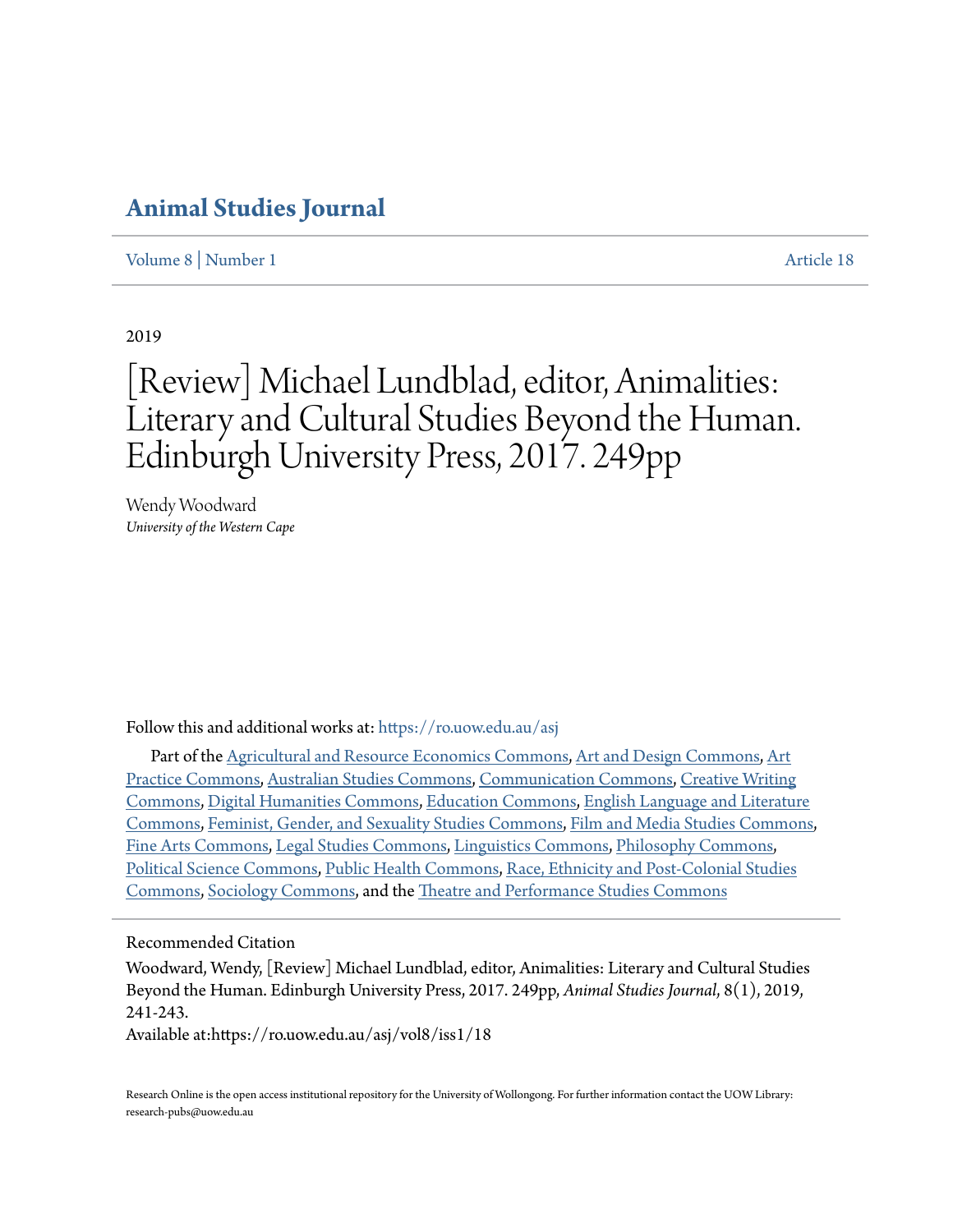## [Review] Michael Lundblad, editor, Animalities: Literary and Cultural Studies Beyond the Human. Edinburgh University Press, 2017. 249pp

### **Abstract**

Lundblad's introduction defines and separates human-animal studies, animality studies and posthumanism. While there are perhaps more cross-overs than Lundblad suggests, the introduction provides a lucid discussion of these fields, sub-fields and their provenance. In addition, each essay in Animalities locates its analysis in relation to these categorizations. Cary Wolfe's essay on 'The Poetics of Extinction' considers the case of Martha, an individual, named passenger pigeon who was the last of her species, partly via Michael Pestel's installation which memorialises her and seems to offer some hope that she might live again. Neel Ahuja continues with the spectre of extinction and ecological destruction – here in relation to a posthuman New York, through recent 'speculative images of climate disaster' (44) and ponders why, with certain exceptions, animal studies does not foreground extinction and climate change. (Amitav Ghosh asks a similar question of literature, history and politics in The Great Derangement: Climate Change and the Unthinkable (University of Chicago Press, 2016) suggesting that the climate crisis we face is also 'a crisis of culture, and thus of the imagination' (9).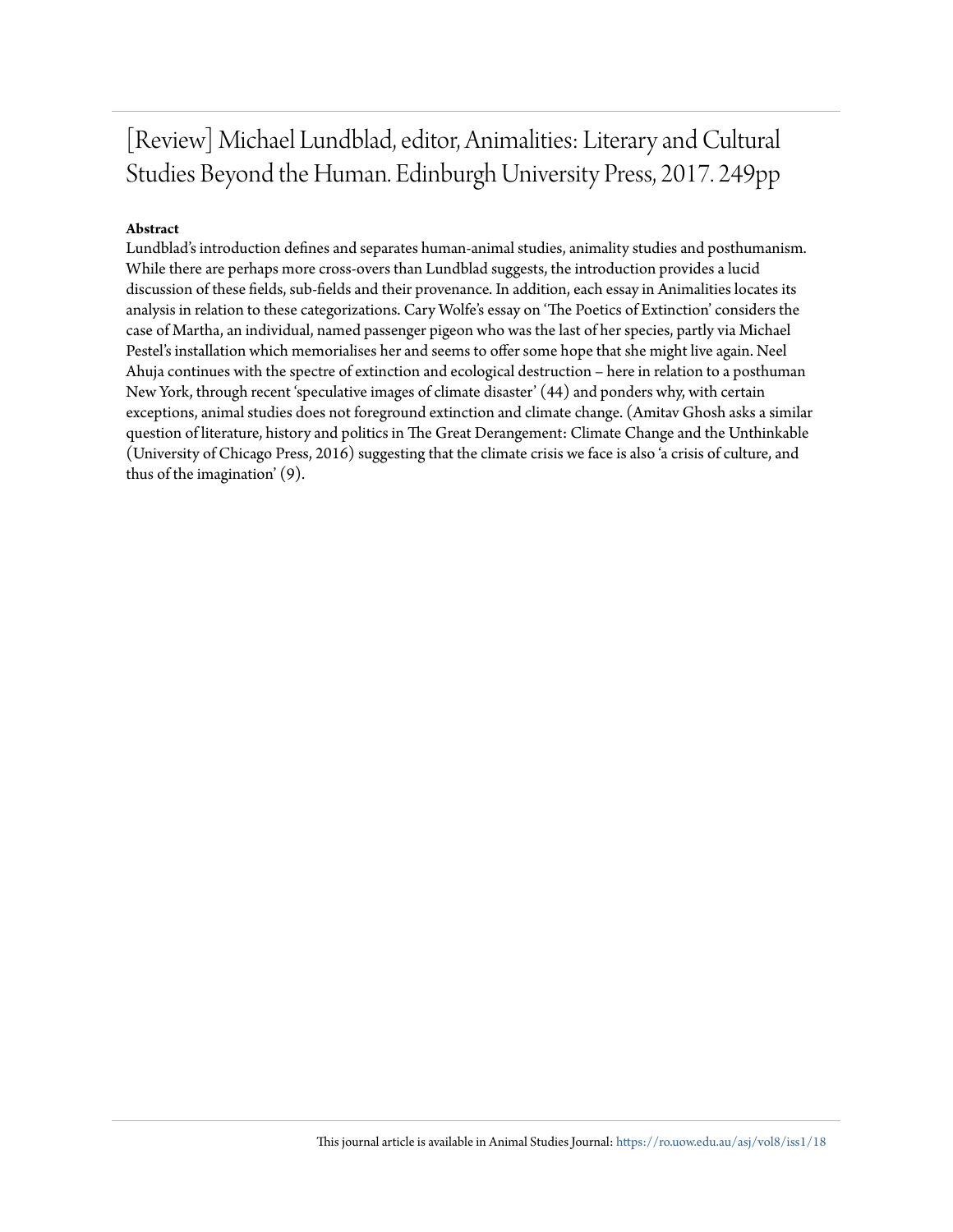# *[Review] Michael Lundblad, editor, Animalities: Literary and CulturalStudies Beyond the Human. Edinburgh University Press, 2017. 249pp*

### **Wendy Woodward University of the Western Cape**

Lundblad's introduction defines and separates human-animal studies, animality studies and posthumanism. While there are perhaps more cross-overs than Lundblad suggests, the introduction provides a lucid discussion of these fields, sub-fields and their provenance. In addition, each essay in *Animalities* locates its analysis in relation to these categorizations.

Cary Wolfe's essay on 'The Poetics of Extinction' considers the case of Martha, an individual, named passenger pigeon who was the last of her species, partly via Michael Pestel's installation which memorialises her and seems to offer some hope that she might live again. Neel Ahuja continues with the spectre of extinction and ecological destruction – here in relation to a posthuman New York, through recent 'speculative images of climate disaster' (44) and ponders why, with certain exceptions, animal studies does not foreground extinction and climate change. (Amitav Ghosh asks a similar question of literature, history and politics in *The Great Derangement: Climate Change and the Unthinkable* (University of Chicago Press, 2016) suggesting that the climate crisis we face is also 'a crisis of culture, and thus of the imagination' (9).

Frida Beckman's 'J.G. Ballard's Dark Ecologies: Unsettling Nature, Animals, and Literary Tropes' tracks what seems 'exhausted' in Ballard's work: 'the human and the modes of representation' that shore up its 'ontological and epistemic priority' (60). In a substantial essay Beckman shows how Ballard opens up boundaries between the human and the nonhuman; for example, the representation of birds in a number of the novels derives from metaphors and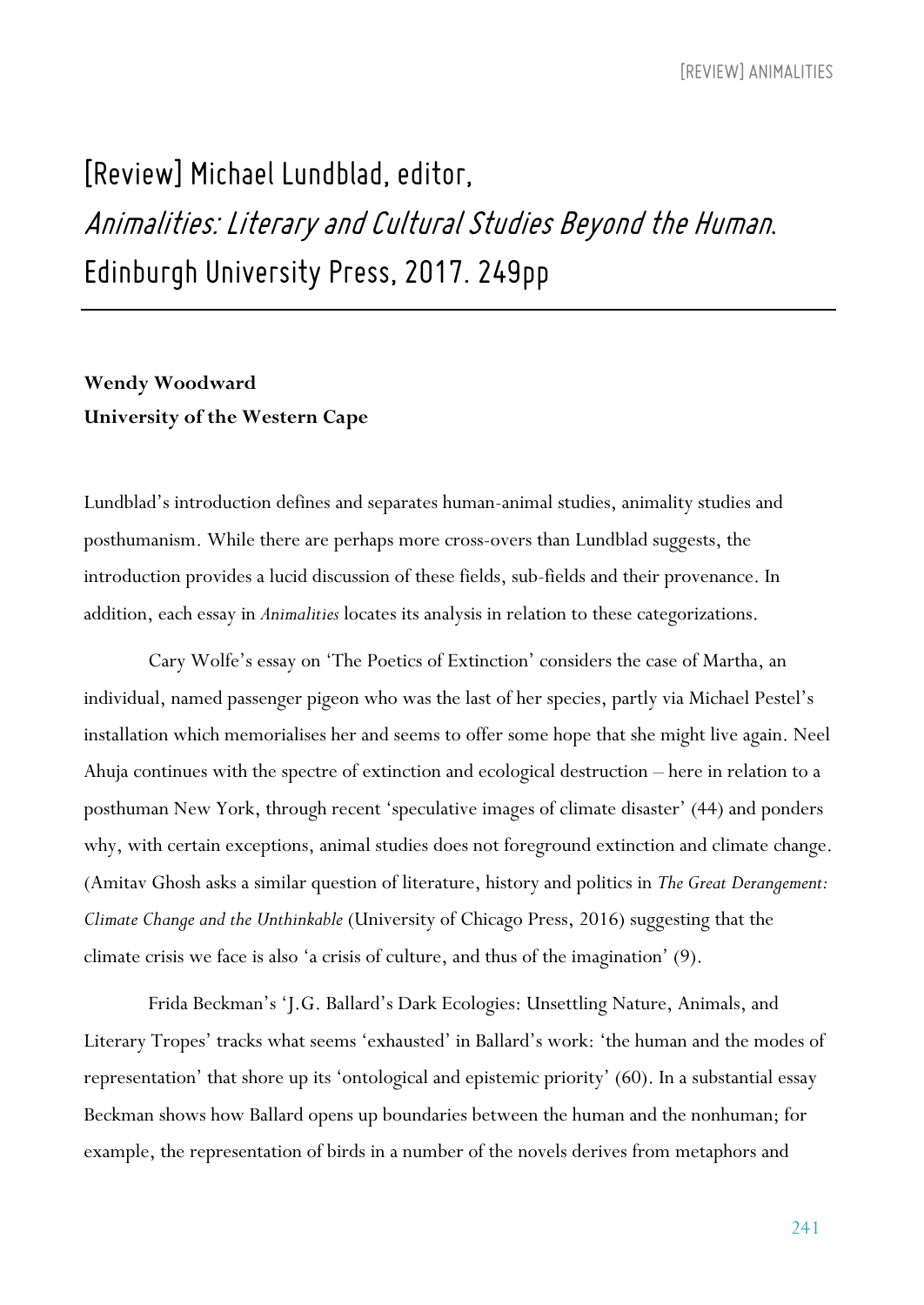*[REVIEW] ANIMALITIES*

allegories which are both 'evoke[d] and distort[ed]' (62). Dark ecology, Beckman confirms via Timothy Morton, is an '"ethics that refuses to digest the object into an ideal form"' (75). For Beckman, Ballard shows 'how literature can contribute to an imagining of a more nuanced ecology' (77).

Sara E.S. Orning writes of Patricia Piccinini's unsettling sculptures, analysing them as 'Staging Humananimality' and located within a cultural genealogy as they challenge familiar notions of a cohesive, human self. Orning contrasts the viewing of Piccinini's humanimal hybrids with that of Victorian 'freaks'; in the former the spectator cannot, ethically, deny similarities and consequently cannot maintain distance and objectification. Anat Pick's far-ranging essay on 'Electricity and the Spectacle of Animality' fruitfully juxtaposes the electroconvulsive therapy experienced by Esther Greenwood in Sylvia Plath's *The Bell Jar* (1963) with the putative experience of Topsy the elephant whose electrocution was filmed by Thomas Edison in 1903. If both were subjected to 'electrotorture' (115) one to be disciplined, the other to be killed, Pick refuses simplistic tropes of their subjections.

Michael Lundblad on 'The Nature of Birds, Women, and Cancer', in connection with Terry Tempest Williams' texts on the same subjects, proffers a deft critique of the linking of human life, death and illness through the figuring of animals who are romanticised for their 'blissfully ignorant way of being in the world' (133). Lundblad skilfully shows how an animal studies reading re-interprets Williams' memoirs which have constructed birds anthropomorphically and how such a reading raises questions about the agency of the birds themselves.

'Animality, Biopolitics, and *Umwelt* in Amitav Ghosh's *The Hungry Tide*' by Robin Chen-Hsing Tsai is a substantial contribution to the literature on this novel. He steers his reading through the insoluble demands (as Ghosh shows) of human- versus animal animality, but it's a pity that two key scenes – that of the tiger-killing and that of Fokir's self-sacrifice in the storm – are not included. An animal studies reading of this novel, Tsai argues, would be a travesty, as would a deep ecology reading favouring wildness and animals over humans. He regards Ghosh's